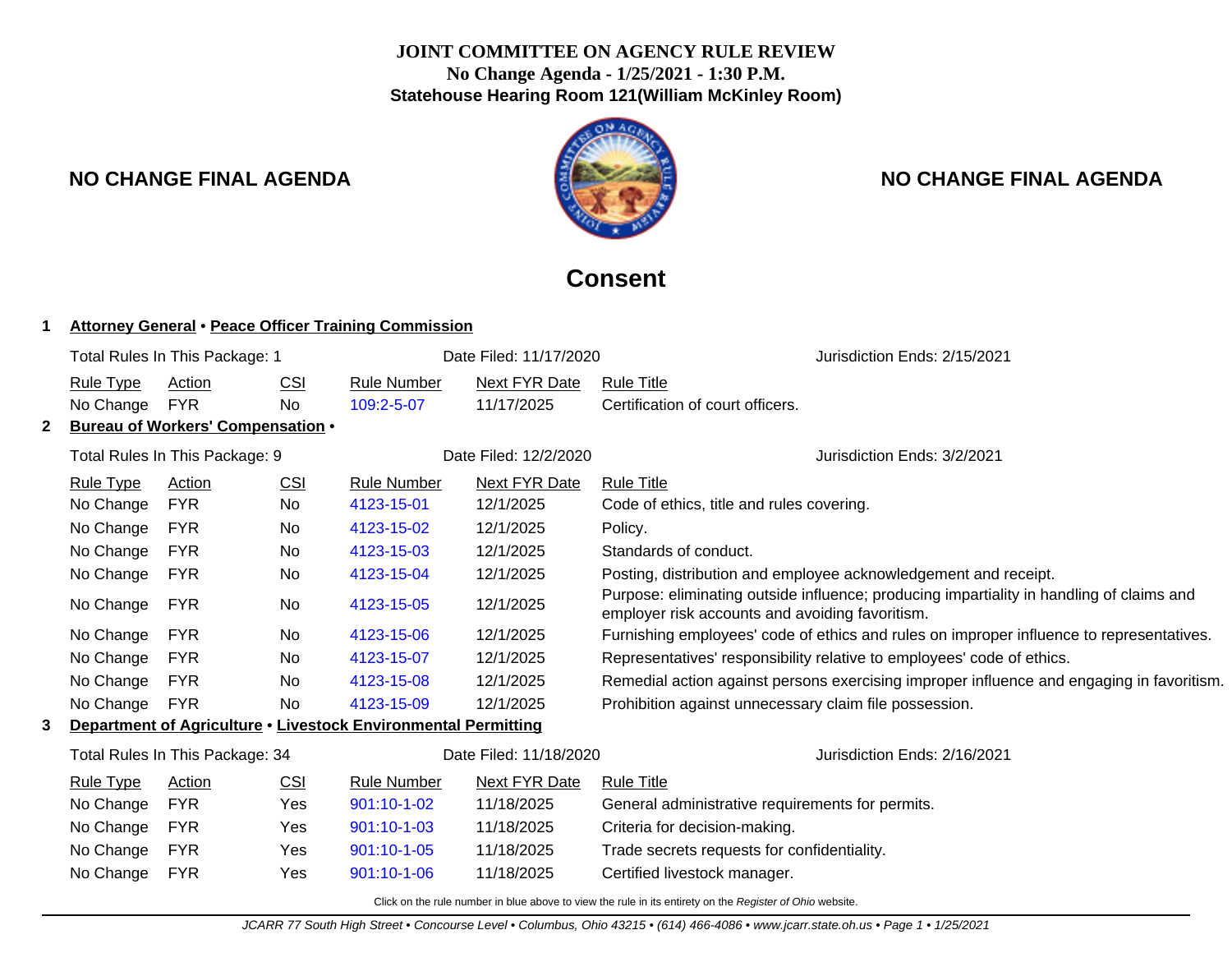**JOINT COMMITTEE ON AGENCY RULE REVIEW**

**1/25/2021 - 1:30 P.M.**

**Statehouse Hearing Room 121(William McKinley Room)**

| No Change | <b>FYR</b> | Yes | 901:10-1-08 | 11/18/2025 | Permit transfer.                                                                                                 |
|-----------|------------|-----|-------------|------------|------------------------------------------------------------------------------------------------------------------|
| No Change | <b>FYR</b> | Yes | 901:10-1-09 | 11/18/2025 | Permit modifications.                                                                                            |
| No Change | <b>FYR</b> | Yes | 901:10-1-10 | 11/18/2025 | Prohibitions.                                                                                                    |
| No Change | <b>FYR</b> | Yes | 901:10-2-01 | 11/18/2025 | Permit to install: purpose and applicability.                                                                    |
| No Change | <b>FYR</b> | Yes | 901:10-2-02 | 11/18/2025 | Permit to install: siting criteria.                                                                              |
| No Change | <b>FYR</b> | Yes | 901:10-2-04 | 11/18/2025 | Manure storage and treatment facilities.                                                                         |
| No Change | <b>FYR</b> | Yes | 901:10-2-05 | 11/18/2025 | Fabricated structures.                                                                                           |
| No Change | <b>FYR</b> | Yes | 901:10-2-06 | 11/18/2025 | Manure storage pond and manure treatment lagoon.                                                                 |
| No Change | <b>FYR</b> | Yes | 901:10-2-08 | 11/18/2025 | Contents of the manure management plan: inspections, maintenance and monitoring.                                 |
| No Change | <b>FYR</b> | Yes | 901:10-2-09 | 11/18/2025 | Contents of manure management plan: nutrient budget.                                                             |
| No Change | <b>FYR</b> | Yes | 901:10-2-10 | 11/18/2025 | Contents of manure management plan: manure characterization.                                                     |
| No Change | <b>FYR</b> | Yes | 901:10-2-11 | 11/18/2025 | Contents of manure management plan: distribution and utilization methods.                                        |
| No Change | <b>FYR</b> | Yes | 901:10-2-12 | 11/18/2025 | Contents of manure management plan: methods to minimize odors.                                                   |
| No Change | <b>FYR</b> | Yes | 901:10-2-13 | 11/18/2025 | Contents of manure management plan: soil characterization.                                                       |
| No Change | <b>FYR</b> | Yes | 901:10-2-14 | 11/18/2025 | Contents of manure management plan: land application methods.                                                    |
| No Change | <b>FYR</b> | Yes | 901:10-2-16 | 11/18/2025 | Permit to operate and operating record requirements.                                                             |
| No Change | <b>FYR</b> | Yes | 901:10-2-19 | 11/18/2025 | Permit to operate: insect and rodent control plan.                                                               |
| No Change | <b>FYR</b> | Yes | 901:10-2-20 | 11/18/2025 | Annual report.                                                                                                   |
| No Change | <b>FYR</b> | Yes | 901:10-3-01 | 11/18/2025 | Additional requirements for a NPDES permit application.                                                          |
| No Change | <b>FYR</b> | Yes | 901:10-3-04 | 11/18/2025 | Dairy cows and cattle other than veal calves.                                                                    |
| No Change | <b>FYR</b> | Yes | 901:10-3-07 | 11/18/2025 | Designated operations and determinations by the director.                                                        |
| No Change | <b>FYR</b> | Yes | 901:10-3-08 | 11/18/2025 | Variances.                                                                                                       |
| No Change | <b>FYR</b> | Yes | 901:10-3-09 | 11/18/2025 | Appeals of variances.                                                                                            |
| No Change | <b>FYR</b> | Yes | 901:10-4-02 | 11/18/2025 | General permit to operate coverage.                                                                              |
| No Change | <b>FYR</b> | Yes | 901:10-4-05 | 11/18/2025 | General operating permit.                                                                                        |
| No Change | <b>FYR</b> | Yes | 901:10-5-05 | 11/18/2025 | Emergency enforcement and cost recovery.                                                                         |
| No Change | <b>FYR</b> | Yes | 901:10-6-01 | 11/18/2025 | Notice.                                                                                                          |
| No Change | <b>FYR</b> | Yes | 901:10-6-02 | 11/18/2025 | Contents of public notices.                                                                                      |
| No Change | <b>FYR</b> | Yes | 901:10-6-03 | 11/18/2025 | Coordination of federal water pollution control act permit program with agencies of the<br><b>United States.</b> |
| No Change | <b>FYR</b> | Yes | 901:10-6-04 | 11/18/2025 | Public meetings; close of the public comment period.                                                             |

**4 Department of Commerce** • **Board of Building Appeals**

Click on the rule number in blue above to view the rule in its entirety on the Register of Ohio website.

**NO CHANGE FINAL AGENDA**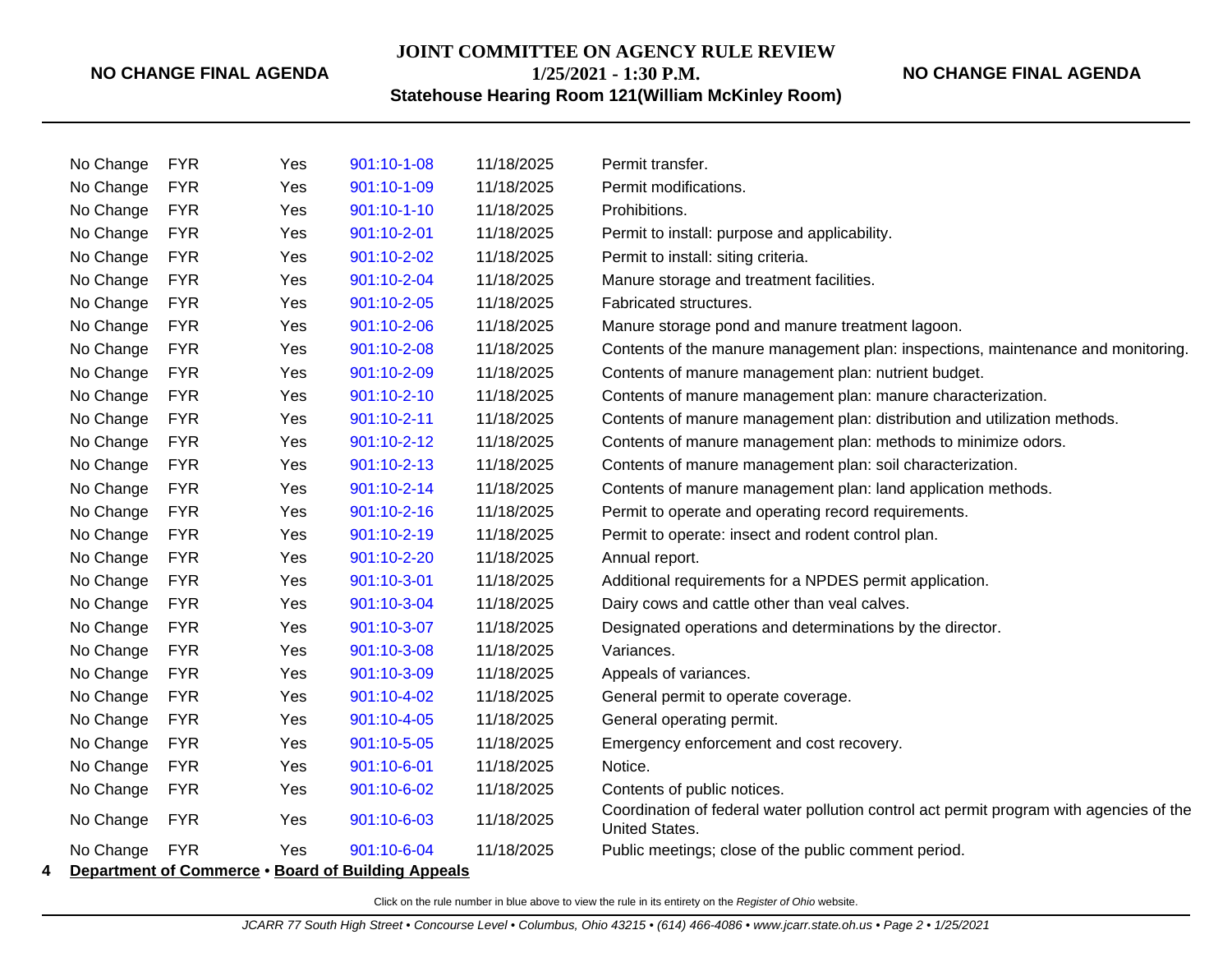**JOINT COMMITTEE ON AGENCY RULE REVIEW**

**NO CHANGE FINAL AGENDA**

**1/25/2021 - 1:30 P.M. Statehouse Hearing Room 121(William McKinley Room)**

|                                 | Total Rules In This Package: 4    |                                |            |                                                                           | Date Filed: 11/25/2020 | Jurisdiction Ends: 2/23/2021                                                                   |  |  |  |
|---------------------------------|-----------------------------------|--------------------------------|------------|---------------------------------------------------------------------------|------------------------|------------------------------------------------------------------------------------------------|--|--|--|
|                                 | <b>Rule Type</b><br>Action<br>CSI |                                |            | <b>Rule Number</b>                                                        | Next FYR Date          | <b>Rule Title</b>                                                                              |  |  |  |
|                                 | No Change                         | <b>FYR</b>                     | Yes        | 4101:13-1-01                                                              | 11/24/2025             | Official address of the board of building appeals.                                             |  |  |  |
|                                 | No Change                         | <b>FYR</b>                     | Yes        | 4101:13-1-02                                                              | 11/24/2025             | Quorum.                                                                                        |  |  |  |
|                                 | No Change                         | <b>FYR</b>                     | Yes        | 4101:13-1-05                                                              | 11/24/2025             | Motions, applications, and requests.                                                           |  |  |  |
|                                 | No Change                         | <b>FYR</b>                     | Yes        | 4101:13-1-11                                                              | 11/24/2025             | Exhibits.                                                                                      |  |  |  |
| 5                               |                                   |                                |            | Department of Commerce . Division of Industrial Compliance                |                        |                                                                                                |  |  |  |
|                                 |                                   | Total Rules In This Package: 1 |            |                                                                           | Date Filed: 11/30/2020 | Jurisdiction Ends: 2/28/2021                                                                   |  |  |  |
|                                 | <b>Rule Type</b>                  | Action                         | CSI        | <b>Rule Number</b>                                                        | <b>Next FYR Date</b>   | <b>Rule Title</b>                                                                              |  |  |  |
|                                 | No Change                         | <b>FYR</b>                     | Yes        | 1301:3-7-05                                                               | 11/24/2025             | Renewal of a certificate as a backflow technician.                                             |  |  |  |
| 6                               |                                   |                                |            | Department of Job and Family Services . Division of Social Services       |                        |                                                                                                |  |  |  |
|                                 |                                   | Total Rules In This Package: 1 |            |                                                                           | Date Filed: 10/28/2020 | Jurisdiction Ends: 1/26/2021                                                                   |  |  |  |
|                                 | <b>Rule Type</b>                  | Action                         | <b>CSI</b> | <b>Rule Number</b>                                                        | <b>Next FYR Date</b>   | <b>Rule Title</b>                                                                              |  |  |  |
|                                 | No Change                         | <b>FYR</b>                     | Yes        | 5101:2-39-03                                                              | 10/28/2025             | Emergency removal of a child from substitute care placement.                                   |  |  |  |
| $\mathbf{7}$                    |                                   |                                |            | Department of Job and Family Services - Unemployment Compensation .       |                        |                                                                                                |  |  |  |
|                                 | Total Rules In This Package: 4    |                                |            |                                                                           | Date Filed: 12/1/2020  | Jurisdiction Ends: 3/1/2021                                                                    |  |  |  |
|                                 | <b>Rule Type</b>                  | Action                         | <b>CSI</b> | <b>Rule Number</b>                                                        | <b>Next FYR Date</b>   | <b>Rule Title</b>                                                                              |  |  |  |
|                                 | No Change                         | <b>FYR</b>                     | Yes        | 4141-9-09                                                                 | 12/1/2025              | Valuation of meals and lodging.                                                                |  |  |  |
|                                 | No Change                         | <b>FYR</b>                     | Yes        | 4141-15-04                                                                | 12/1/2025              | Assignment of average contribution rate for employers engaged in the construction<br>industry. |  |  |  |
|                                 | No Change                         | <b>FYR</b>                     | Yes        | 4141-27-09                                                                | 12/1/2025              | Requests for redetermination and appeal.                                                       |  |  |  |
|                                 | No Change                         | <b>FYR</b>                     | Yes        | 4141-27-10                                                                | 12/1/2025              | Timeliness of appeals.                                                                         |  |  |  |
| 8                               |                                   |                                |            | Department of Natural Resources . Division of Endangered Species          |                        |                                                                                                |  |  |  |
|                                 | Total Rules In This Package: 3    |                                |            |                                                                           | Date Filed: 11/12/2020 | Jurisdiction Ends: 2/10/2021                                                                   |  |  |  |
|                                 | <b>Rule Type</b>                  | Action                         | CSI        | <b>Rule Number</b>                                                        | <b>Next FYR Date</b>   | <b>Rule Title</b>                                                                              |  |  |  |
|                                 | No Change                         | <b>FYR</b>                     | <b>No</b>  | 1501:18-1-02                                                              | 11/12/2025             | Designation criteria.                                                                          |  |  |  |
|                                 | No Change                         | <b>FYR</b>                     | <b>No</b>  | 1501:18-2-02                                                              | 11/12/2025             | Collecting endangered and threatened plants.                                                   |  |  |  |
|                                 | No Change                         | <b>FYR</b>                     | No.        | 1501:18-2-03                                                              | 11/12/2025             | Collecting permits.                                                                            |  |  |  |
| 9                               |                                   |                                |            | Department of Natural Resources . Division of Natural Areas and Preserves |                        |                                                                                                |  |  |  |
| Total Rules In This Package: 26 |                                   |                                |            |                                                                           | Date Filed: 11/12/2020 | Jurisdiction Ends: 2/10/2021                                                                   |  |  |  |
|                                 |                                   |                                |            |                                                                           |                        |                                                                                                |  |  |  |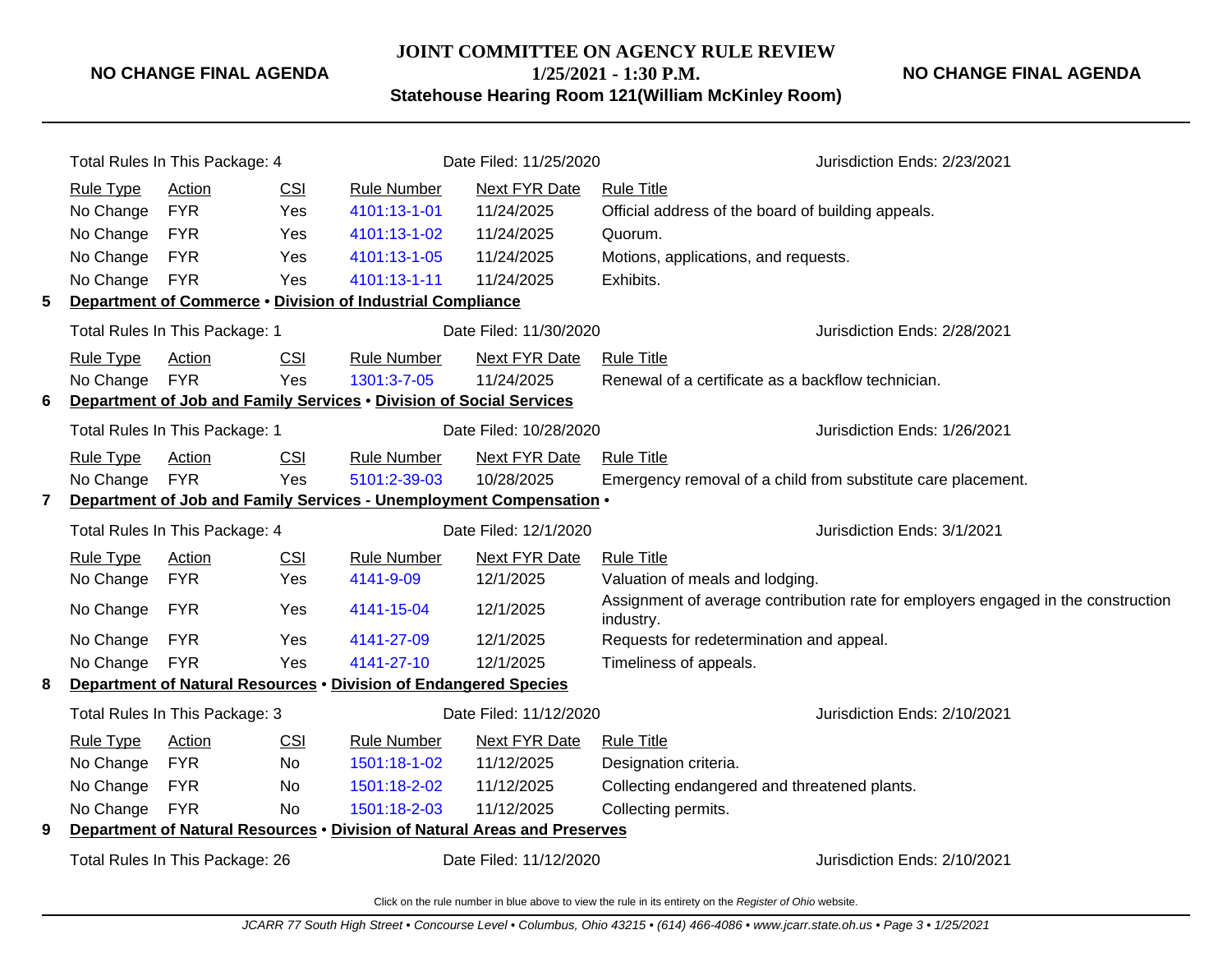**JOINT COMMITTEE ON AGENCY RULE REVIEW**

**1/25/2021 - 1:30 P.M.**

## **NO CHANGE FINAL AGENDA**

**Statehouse Hearing Room 121(William McKinley Room)**

| <b>Rule Type</b>                                         | Action     | CSI | <b>Rule Number</b>                                                    | Next FYR Date | <b>Rule Title</b>                                                      |
|----------------------------------------------------------|------------|-----|-----------------------------------------------------------------------|---------------|------------------------------------------------------------------------|
| No Change                                                | <b>FYR</b> | No  | 1501:17-1-01                                                          | 11/12/2025    | Exceptions.                                                            |
| No Change                                                | <b>FYR</b> | No  | 1501:17-1-02                                                          | 11/12/2025    | Definitions.                                                           |
| No Change                                                | <b>FYR</b> | No  | 1501:17-1-03                                                          | 11/12/2025    | Visitation of nature preserves or natural areas; restrictions.         |
| No Change                                                | <b>FYR</b> | No  | 1501:17-3-02                                                          | 11/12/2025    | Preservation of property; exceptions.                                  |
| No Change                                                | <b>FYR</b> | No  | 1501:17-3-03                                                          | 11/12/2025    | Introduction of plants and animals and feeding of wildlife prohibited. |
| No Change                                                | <b>FYR</b> | No  | 1501:17-3-05                                                          | 11/12/2025    | Firearms and fireworks prohibited; exceptions.                         |
| No Change                                                | <b>FYR</b> | No  | 1501:17-5-01                                                          | 11/12/2025    | Disposition of refuse.                                                 |
| No Change                                                | <b>FYR</b> | No  | 1501:17-5-02                                                          | 11/12/2025    | Kindling a fire prohibited.                                            |
| No Change                                                | <b>FYR</b> | No  | 1501:17-5-05                                                          | 11/12/2025    | Signs, posters prohibited.                                             |
| No Change                                                | <b>FYR</b> | No  | 1501:17-5-07                                                          | 11/12/2025    | Grazing prohibited.                                                    |
| No Change                                                | <b>FYR</b> | No  | 1501:17-5-08                                                          | 11/12/2025    | Obstruction of access prohibited.                                      |
| No Change                                                | <b>FYR</b> | No  | 1501:17-5-09                                                          | 11/12/2025    | Swimming and wading prohibited.                                        |
| No Change                                                | <b>FYR</b> | No  | 1501:17-5-10                                                          | 11/12/2025    | Boating prohibited; exceptions.                                        |
| No Change                                                | <b>FYR</b> | No  | 1501:17-5-11                                                          | 11/12/2025    | Climbing and rappelling prohibited.                                    |
| No Change                                                | <b>FYR</b> | No  | 1501:17-5-12                                                          | 11/12/2025    | Throwing objects over cliffs prohibited.                               |
| No Change                                                | <b>FYR</b> | No  | 1501:17-7-01                                                          | 11/12/2025    | Picnicking permitted; exceptions.                                      |
| No Change                                                | <b>FYR</b> | No  | 1501:17-7-02                                                          | 11/12/2025    | Camping prohibited; exceptions.                                        |
| No Change                                                | <b>FYR</b> | No  | 1501:17-9-01                                                          | 11/12/2025    | Vehicle speed limits.                                                  |
| No Change                                                | <b>FYR</b> | No  | 1501:17-9-02                                                          | 11/12/2025    | Vehicles, bicycles required to stay on roads; vehicles prohibited.     |
| No Change                                                | <b>FYR</b> | No  | 1501:17-9-03                                                          | 11/12/2025    | Saddle animals, use limitations.                                       |
| No Change                                                | <b>FYR</b> | No  | 1501:17-9-05                                                          | 11/12/2025    | Parking permitted; restrictions.                                       |
| No Change                                                | <b>FYR</b> | No  | 1501:17-11-01                                                         | 11/12/2025    | Disorderly conduct prohibited.                                         |
| No Change                                                | <b>FYR</b> | No  | 1501:17-11-04                                                         | 11/12/2025    | Alcoholic beverages prohibited.                                        |
| No Change                                                | <b>FYR</b> | No  | 1501:17-11-05                                                         | 11/12/2025    | Special orders posted.                                                 |
| No Change                                                | <b>FYR</b> | No  | 1501:17-11-06                                                         | 11/12/2025    | Temporary closing of facilities.                                       |
| No Change                                                | <b>FYR</b> | No  | 1501:17-13-01                                                         | 11/12/2025    | Notice of public hearings on rules.                                    |
|                                                          |            |     | 10 Department of Natural Resources . Division of Parks and Watercraft |               |                                                                        |
| Date Filed: 11/12/2020<br>Total Rules In This Package: 5 |            |     |                                                                       |               | Jurisdiction Ends: 2/10/2021                                           |
| <b>Rule Type</b>                                         | Action     | CSI | <b>Rule Number</b>                                                    | Next FYR Date | <b>Rule Title</b>                                                      |
| No Change                                                | <b>FYR</b> | No. | 1501:46-1-04                                                          | 11/12/2025    | Definition of terms.                                                   |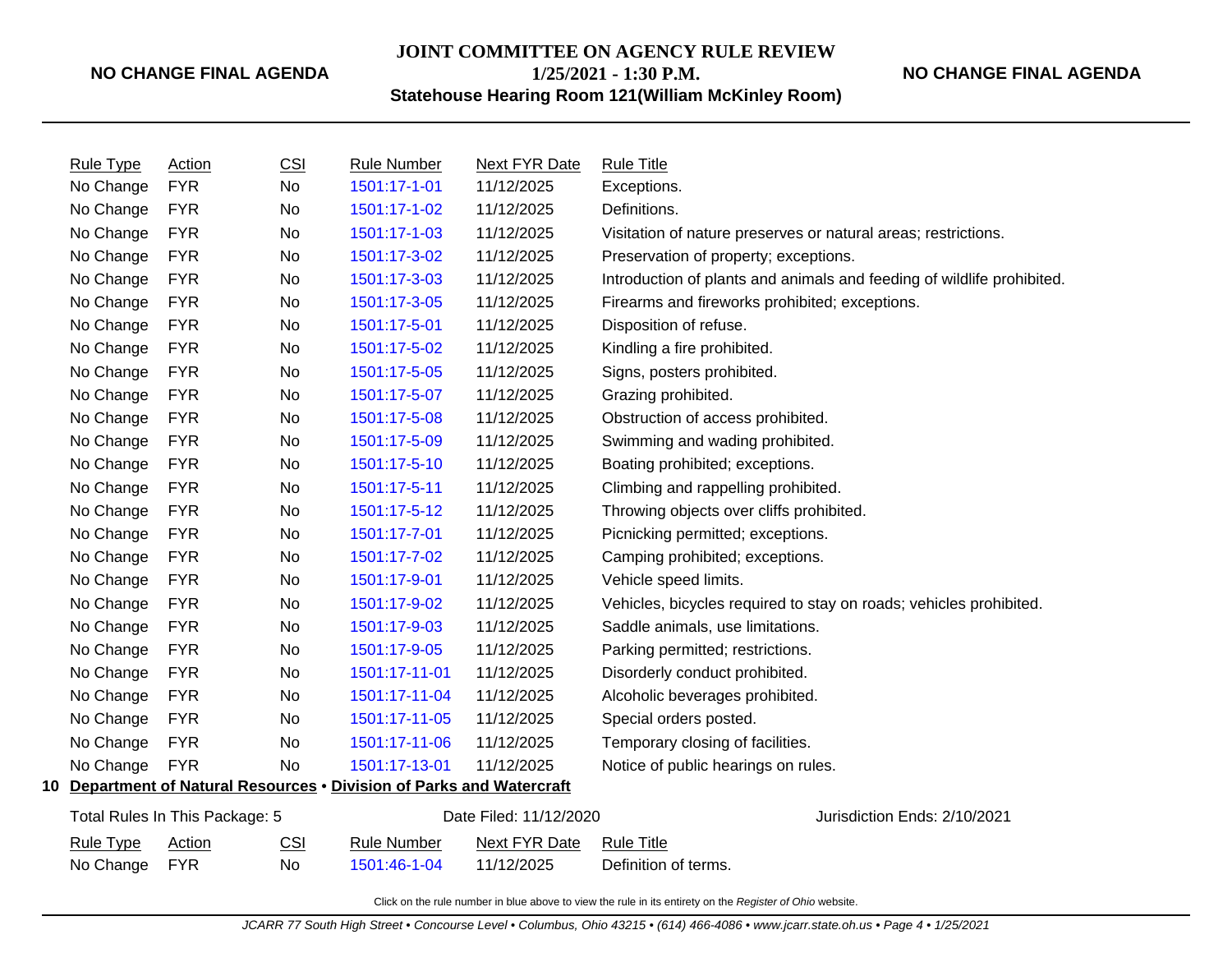## **JOINT COMMITTEE ON AGENCY RULE REVIEW 1/25/2021 - 1:30 P.M.**

**NO CHANGE FINAL AGENDA**

**Statehouse Hearing Room 121(William McKinley Room)**

| <b>FYR</b><br>No Change<br>No |                               |                                                          |                | 1501:46-2-08               | 11/12/2025                                                             | Vessel mooring fees.                                                                                                                                      |  |  |
|-------------------------------|-------------------------------|----------------------------------------------------------|----------------|----------------------------|------------------------------------------------------------------------|-----------------------------------------------------------------------------------------------------------------------------------------------------------|--|--|
|                               | No Change                     | <b>FYR</b>                                               | No             | 1501:46-2-14<br>11/12/2025 |                                                                        | Group camping area and facility rental fees.                                                                                                              |  |  |
|                               | No Change                     | <b>FYR</b>                                               | No             | 1501:46-15-07              | 11/12/2025                                                             | Safety zones.                                                                                                                                             |  |  |
|                               | No Change                     | <b>FYR</b>                                               | <b>No</b>      | 1501:46-15-08              | 11/12/2025                                                             | Parks wherein all legal game may be hunted.                                                                                                               |  |  |
| 11                            |                               |                                                          |                |                            | Department of Natural Resources . Division of Watercraft and Waterways |                                                                                                                                                           |  |  |
|                               |                               | Total Rules In This Package: 2<br>Date Filed: 11/12/2020 |                |                            |                                                                        | Jurisdiction Ends: 2/10/2021                                                                                                                              |  |  |
|                               | <b>Rule Type</b>              | Action                                                   | <b>CSI</b>     | <b>Rule Number</b>         | Next FYR Date                                                          | <b>Rule Title</b>                                                                                                                                         |  |  |
|                               | No Change                     | <b>FYR</b>                                               | No             | 1501:47-1-20               | 11/12/2025                                                             | Muffler noise regulations.                                                                                                                                |  |  |
|                               | No Change                     | <b>FYR</b>                                               | <b>No</b>      | 1501:47-3-37               | 11/12/2025                                                             | Unlimited horsepower at no-wake speed.                                                                                                                    |  |  |
|                               |                               | 12 Ohio Public Defender Commission .                     |                |                            |                                                                        |                                                                                                                                                           |  |  |
|                               |                               | Total Rules In This Package: 22                          |                |                            | Date Filed: 11/24/2020                                                 | Jurisdiction Ends: 2/22/2021                                                                                                                              |  |  |
|                               | Rule Type                     | Action                                                   | <b>CSI</b>     | <b>Rule Number</b>         | Next FYR Date                                                          | <b>Rule Title</b>                                                                                                                                         |  |  |
|                               | <b>FYR</b><br>No Change<br>No |                                                          | $120 - 1 - 01$ | 12/1/2020                  | Ohio public defender commission declaration of policy.                 |                                                                                                                                                           |  |  |
|                               | No Change                     | <b>FYR</b>                                               | No             | 120-1-02                   | 12/1/2020                                                              | Reserved.                                                                                                                                                 |  |  |
|                               | No Change                     | <b>FYR</b>                                               | No             | $120 - 1 - 03$             | 12/1/2020                                                              | Standards of indigence.                                                                                                                                   |  |  |
|                               | No Change                     | <b>FYR</b>                                               | No             | $120 - 1 - 04$             | 12/1/2020                                                              | Appointment of additional attorney.                                                                                                                       |  |  |
|                               | No Change                     | <b>FYR</b>                                               | No             | $120 - 1 - 05$             | 12/1/2020                                                              | Reimbursement, recoupment, contribution, and partial payment programs.                                                                                    |  |  |
|                               | No Change                     | <b>FYR</b>                                               | No             | $120 - 1 - 06$             | 12/1/2020                                                              | Facilities for a county or joint county public defender office.<br>Workload standards.<br>Reserved.<br>Contracts with municipal corporations or villages. |  |  |
|                               | No Change                     | <b>FYR</b>                                               | No             | $120 - 1 - 07$             | 12/1/2020                                                              |                                                                                                                                                           |  |  |
|                               | No Change                     | <b>FYR</b>                                               | No             | 120-1-08                   | 12/1/2020                                                              |                                                                                                                                                           |  |  |
|                               | No Change                     | <b>FYR</b>                                               | No             | 120-1-09                   | 12/1/2020                                                              |                                                                                                                                                           |  |  |
|                               | No Change                     | <b>FYR</b>                                               | No             | $120 - 1 - 10$             | 12/1/2020                                                              | Appointment systems and attorney qualifications.                                                                                                          |  |  |
|                               | No Change                     | <b>FYR</b>                                               | No             | $120 - 1 - 11$             | 12/1/2020                                                              | Time limits for reimbursement of county expenditures for assigned or appointed counsel<br>and public defender offices.                                    |  |  |
|                               | No Change                     | <b>FYR</b>                                               | <b>No</b>      | $120 - 1 - 12$             | 12/1/2020                                                              | Standards governing contracts with non-profit organizations for the provision of indigent<br>representation.                                              |  |  |
|                               | No Change                     | <b>FYR</b>                                               | No             | $120 - 1 - 13$             | 12/1/2020                                                              | Reimbursement to the counties in capital cases.                                                                                                           |  |  |
|                               | No Change                     | <b>FYR</b>                                               | No             | $120 - 1 - 15$             | 12/1/2020                                                              | Adequate fee schedule for appointed counsel and public defender salaries.                                                                                 |  |  |
|                               | No Change                     | <b>FYR</b>                                               | No.            | $120 - 1 - 16$             | 12/1/2020                                                              | Changes in a client's eligibility for services.                                                                                                           |  |  |
|                               | No Change                     | <b>FYR</b>                                               | No.            | $120 - 1 - 17$             | 12/1/2020                                                              | Reimbursement for experts or transcripts.                                                                                                                 |  |  |
|                               | No Change                     | <b>FYR</b>                                               | No.            | 120-2-01                   | 12/1/2020                                                              | Meeting notice.                                                                                                                                           |  |  |
|                               | No Change                     | <b>FYR</b>                                               | <b>No</b>      | 120-3-01                   | 12/1/2020                                                              | Definitions.                                                                                                                                              |  |  |
|                               |                               |                                                          |                |                            |                                                                        | Click on the rule number in blue above to view the rule in its entirety on the Register of Ohio website.                                                  |  |  |

JCARR 77 South High Street • Concourse Level • Columbus, Ohio 43215 • (614) 466-4086 • www.jcarr.state.oh.us • Page 5 • 1/25/2021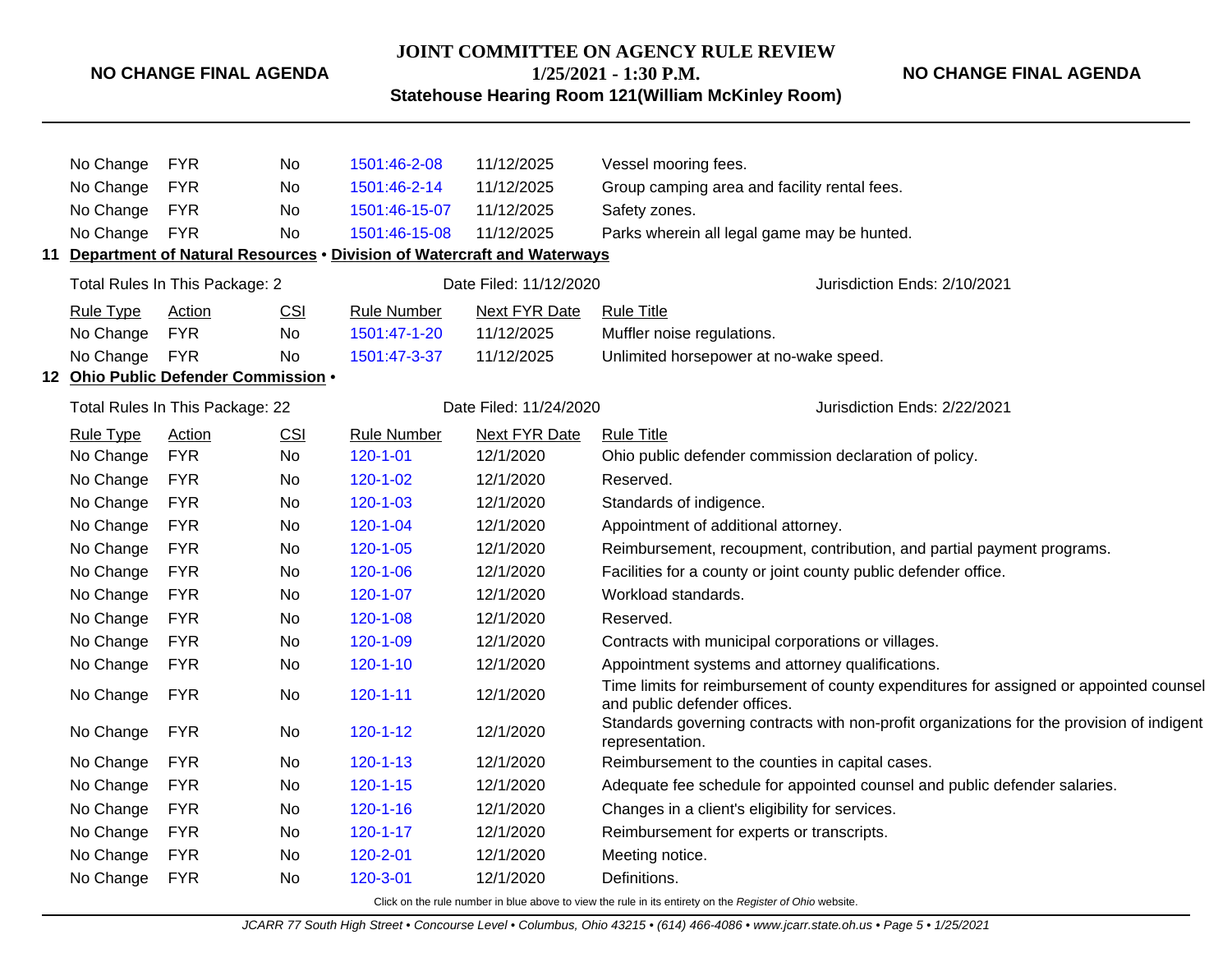# **JOINT COMMITTEE ON AGENCY RULE REVIEW**

**NO CHANGE FINAL AGENDA**

# **1/25/2021 - 1:30 P.M.**

**NO CHANGE FINAL AGENDA**

**Statehouse Hearing Room 121(William McKinley Room)**

|                                | No Change        | <b>FYR</b>                           | <b>No</b>  | 120-3-02              | 12/1/2020              | Procedures for accessing confidential personal information.  |                                                                                     |  |
|--------------------------------|------------------|--------------------------------------|------------|-----------------------|------------------------|--------------------------------------------------------------|-------------------------------------------------------------------------------------|--|
|                                | No Change        | <b>FYR</b>                           | No         | 120-3-03              | 12/1/2020              | Valid reasons for accessing confidential person information. |                                                                                     |  |
|                                | No Change        | <b>FYR</b>                           | No         | 120-3-04              | 12/1/2020              | Confidentiality statutes.                                    |                                                                                     |  |
|                                | No Change        | <b>FYR</b>                           | <b>No</b>  | 120-3-05              | 12/1/2020              | personal information systems.                                | Restricting and logging access to confidential personal information in computerized |  |
|                                |                  | 13 Ohio Vision Professionals Board • |            |                       |                        |                                                              |                                                                                     |  |
| Total Rules In This Package: 1 |                  |                                      |            |                       | Date Filed: 10/29/2020 |                                                              | Jurisdiction Ends: 1/27/2021                                                        |  |
|                                | <b>Rule Type</b> | Action                               | <u>CSI</u> | <b>Rule Number</b>    | Next FYR Date          | <b>Rule Title</b>                                            |                                                                                     |  |
|                                | No Change        | <b>FYR</b>                           | Yes        | 4725-5-02             | 10/29/2025             | Guarantee.                                                   |                                                                                     |  |
|                                |                  | 14 State Chiropractic Board •        |            |                       |                        |                                                              |                                                                                     |  |
| Total Rules In This Package: 1 |                  |                                      |            | Date Filed: 11/4/2020 |                        | Jurisdiction Ends: 2/2/2021                                  |                                                                                     |  |
|                                | <b>Rule Type</b> | Action                               | <u>CSI</u> | <b>Rule Number</b>    | Next FYR Date          | <b>Rule Title</b>                                            |                                                                                     |  |
|                                | No Change        | <b>FYR</b>                           | Yes        | 4734-1-15             | 11/1/2025              | Scope of practice.                                           |                                                                                     |  |
|                                |                  |                                      |            |                       |                        |                                                              |                                                                                     |  |

# **Withdrawn**

## **15 Department of Rehabilitation and Correction** •

|    |                                | Total Rules In This Package: 5   |            |                    | Date Filed: 1/15/2021  |                                                                                                | Jurisdiction Ends:                             |  |
|----|--------------------------------|----------------------------------|------------|--------------------|------------------------|------------------------------------------------------------------------------------------------|------------------------------------------------|--|
|    | <b>Rule Type</b>               | Action                           | <u>CSI</u> | <b>Rule Number</b> | Next FYR Date          | <b>Rule Title</b>                                                                              |                                                |  |
|    | No Change                      | <b>FYR</b>                       | No.        | 5120-13-01         |                        | Ohio risk assessment system.                                                                   |                                                |  |
|    | No Change<br><b>FYR</b><br>No. |                                  |            | 5120-17-05         |                        |                                                                                                | Supervision fees and disbursement of earnings. |  |
|    | No Change<br><b>FYR</b><br>No. |                                  |            | 5120-17-06         |                        | Issuance of passes.                                                                            |                                                |  |
|    | No Change                      | <b>FYR</b>                       | No.        | 5120-17-08         |                        | Return to the institution for administrative reasons.                                          |                                                |  |
|    | No Change                      | <b>FYR</b>                       | No.        | 5120-17-09         |                        | Successful completion of the program.                                                          |                                                |  |
| 16 |                                |                                  |            |                    |                        | <b>Department of Rehabilitation and Correction • Division of Parole and Community Services</b> |                                                |  |
|    |                                | Total Rules In This Package: 1   |            |                    | Date Filed: 1/15/2021  |                                                                                                | Jurisdiction Ends:                             |  |
|    | <u>Rule Type</u>               | Action                           | <u>CSI</u> | <b>Rule Number</b> | Next FYR Date          | <b>Rule Title</b>                                                                              |                                                |  |
|    | No Change                      | <b>FYR</b>                       | No.        | 5120:1-10-12       |                        | Inmate disciplinary process.                                                                   |                                                |  |
| 17 |                                | <b>State Racing Commission .</b> |            |                    |                        |                                                                                                |                                                |  |
|    |                                | Total Rules In This Package: 2   |            |                    | Date Filed: 12/29/2020 |                                                                                                | Jurisdiction Ends:                             |  |